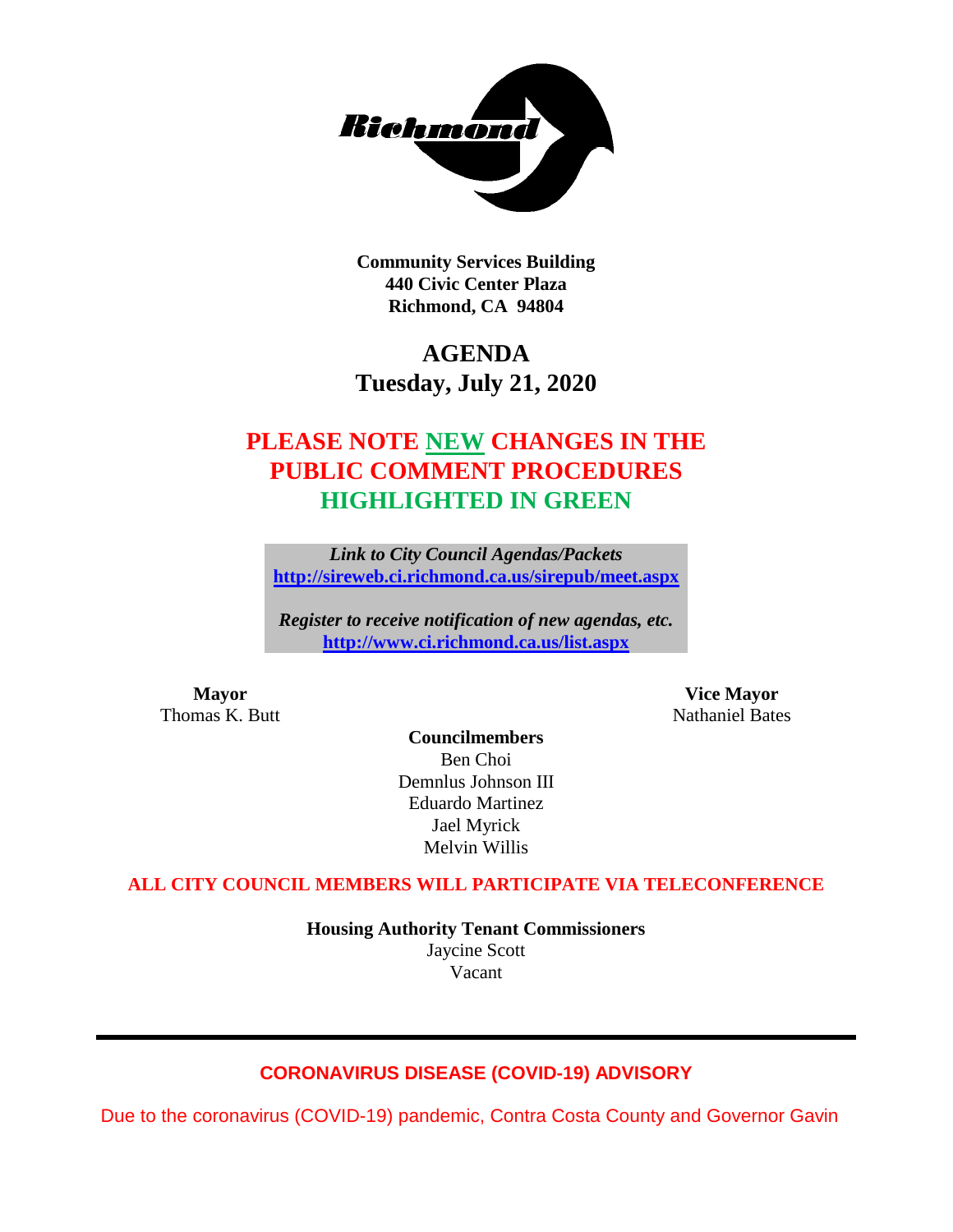Newsom have issued multiple orders requiring sheltering in place, social distancing, and reduction of person-to-person contact. Accordingly, Governor Gavin Newsom has issued executive orders that allow cities to hold public meetings via teleconferencing. Both **<https://www.coronavirus.cchealth.org/>** and

**<http://www.ci.richmond.ca.us/3914/Richmond-Coronavirus-Info>** provide updated coronavirus information.

DUE TO THE SHELTER IN PLACE ORDERS, attendance at the City of Richmond City Council meeting will be limited to Council members, essential City of Richmond staff, and members of the news media. Public comment will be confined to items appearing on the agenda and will be limited to the methods provided below. Consistent with Executive Order N-29-20, this meeting will utilize teleconferencing only. The following provides information on how the public can participate in this meeting.

#### **How to watch the meeting from home:**

- 1. KCRT Comcast Channel 28 or AT&T Uverse Channel 99
- 2. Livestream online at<http://www.ci.richmond.ca.us/3178/KCRT-Live>

#### **Public comments may be submitted in only one of the following ways:**

- **1.** Via mail received by 3:00 p.m. sent to 450 Civic Center Plaza, 3rd Floor, Office of the Clerk, Richmond, CA 94804.
- **2.** Via email to [cityclerkdept@ci.richmond.ca.us](mailto:cityclerkdept@ci.richmond.ca.us) by 3:00 p.m.

Emails *MUST* **contain in the subject line 1) open forum for public comments – not on the agenda or 2) public comments – agenda item #\_\_ [include the agenda item number]**. **All such email will be posted on-line and emailed to the City Council before the meeting is called to order. The Clerk will prepare summaries of all such email and the summaries will be read into the record. No email will be read into the record. Due to the high volume of emails received, emails that do not contain the correct identifying information in the subject line may be overlooked and may not become part of the record.**

**3. Via email to [cityclerkdept@ci.richmond.ca.us](mailto:cityclerkdept@ci.richmond.ca.us) received after 6:25 p.m. (except for closed session items that can be submitted starting at 4:00 p.m.) and prior to the Clerk announcing the agenda item:**

Emails *MUST* **contain in the subject line 1) open forum for public comments – not on the agenda or 2) public comments – agenda item #\_\_ [include the agenda item number]**. **All such email will be posted on-line following the meeting. Due to the high volume of emails received, emails that do not contain the correct identifying information in the subject line may be overlooked and may not become part of the record.**

4. Via eComment. To leave a comment, click eComment on the City's Meeting & Agenda Center webpage at [https://richmond.granicusideas.com/meetings,](https://richmond.granicusideas.com/meetings) select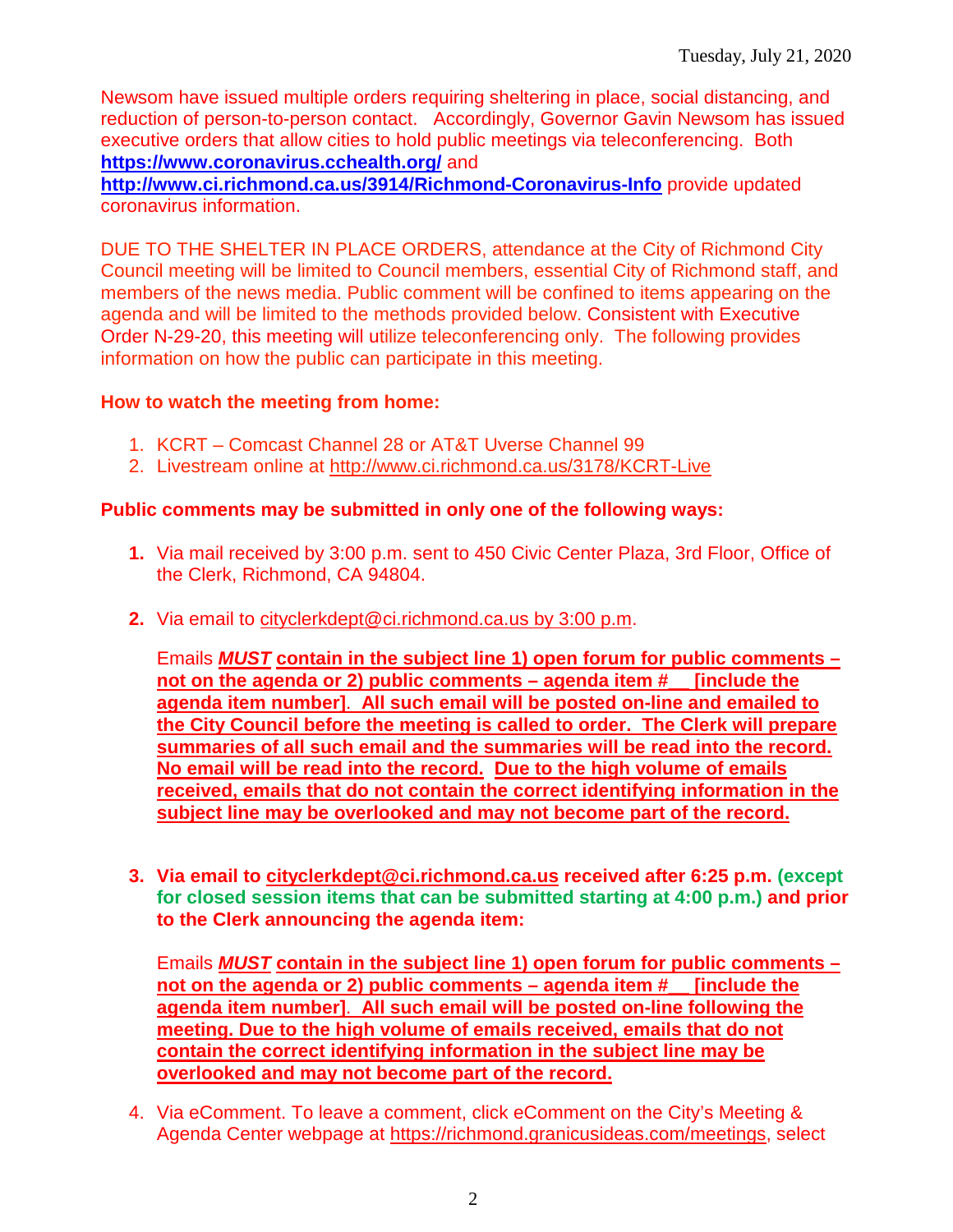the item you wish to comment on and submit your written comment. The comment period will begin after the agenda is published and will close at 3:00 p.m. the day of the meeting. Comments received via eComment will be exported into a report, distributed to the City Council and staff and published on the City's Meeting & Agenda Center under Documents Received After Published Agenda.

5. Via Telephone. Email your telephone number with area code to [cityclerkdept@ci.richmond.ca.us](mailto:cityclerkdept@ci.richmond.ca.us) **after 6:25 p.m. (except for closed session items that can be submitted starting at 4:00 p.m.) and prior to the Clerk announcing the item you wish to speak on. Email MUST contain in the subject line 1) open forum for public comments – not on the agenda or 2) public comments – agenda item #\_\_ [include the agenda item number].** You will be called during the public comment period and you will be given the opportunity to verbally submit public comment (not to exceed the allotted time – one, two or three minutes – for such comments as provided below). **Due to the high volume of emails received, emails that do not contain the correct identifying information in the subject line may be overlooked and may not become part of the record.**

#### *The City cannot guarantee that its network and/or the site will be uninterrupted. To ensure that the City Council receives your comments, you are strongly encouraged to submit your comments in writing in advance of the meeting.*

#### **Record of all public comments:**

All public comments will be considered a public record, put into the official meeting record. All public comments will be available after the meeting as supplemental materials and will be posted as an attachment to the meeting minutes when the minutes are posted: [http://www.ci.richmond.ca.us/Archive.aspx?AMID=31.](http://www.ci.richmond.ca.us/Archive.aspx?AMID=31)

#### **Procedures for Removing Consent Calendar Items from the Consent Calendar**

Councilmembers and members of the public who wish to remove an item from the consent calendar must comply with the following procedures in order to remove an item from the consent calendar:

- 1. Telephone or email a City staff member who has knowledge of the subject matter by 2:00 p.m. on the day of meeting. Any staff member shown as an author of the agenda report for the particular item has knowledge of the subject matter and may be called.
- 2. Inform the City Clerk's Office by email at [cityclerkdept@ci.richmond.ca.us](mailto:cityclerkdept@ci.richmond.ca.us) or by phone at 510-620-6513, ext. 9, by 3:00 p.m. that they discussed the matter with staff with knowledge of the subject matter and that such Councilmember or member of the public, nonetheless, desires the item to be removed from the consent calendar for discussion.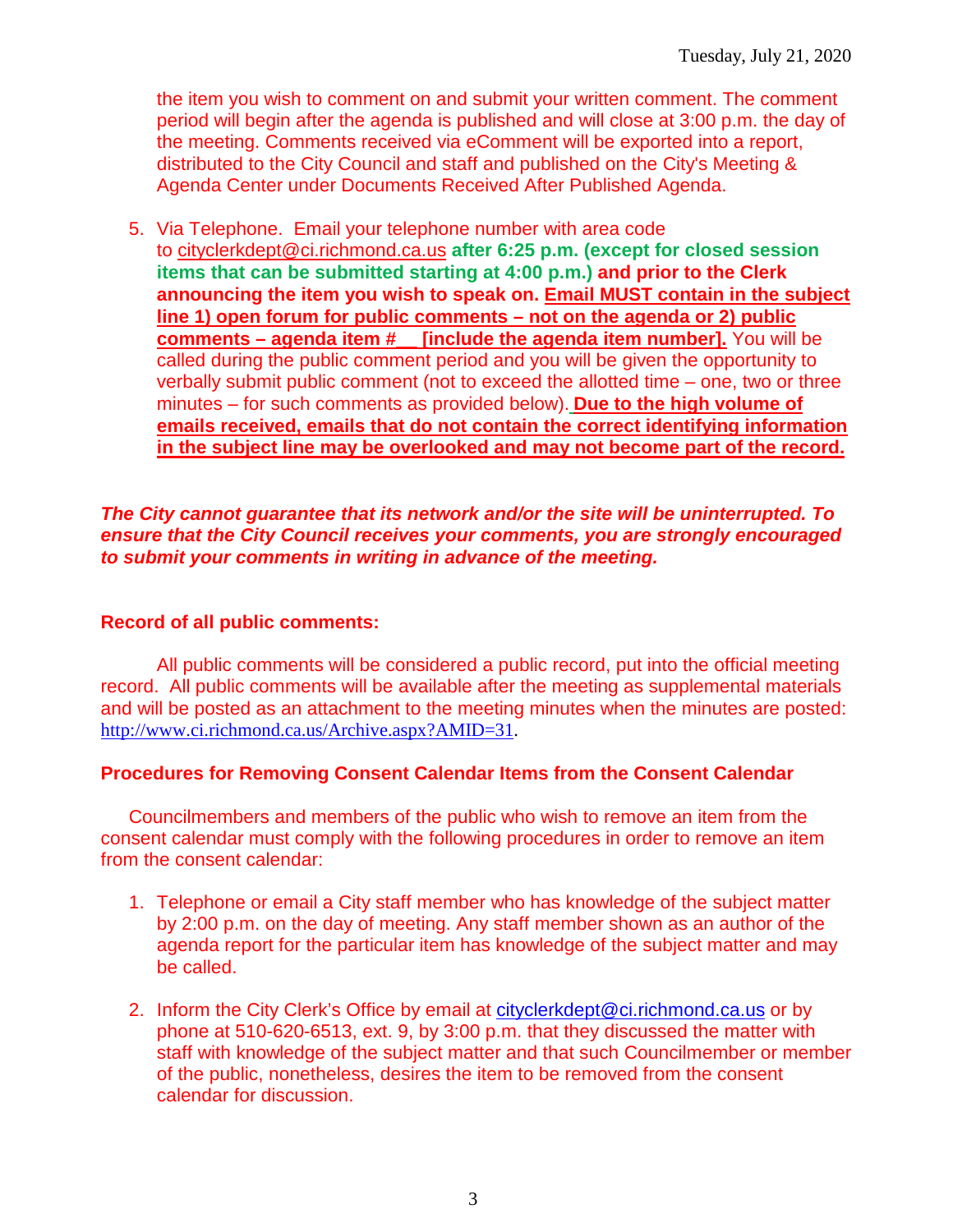Staff will be informed by the City Clerk's Office as soon as reasonably practicable after notice of the request to remove the item from the consent calendar. Staff may attend the meeting remotely.

#### **Accessibility for Individuals with Disabilities**

Upon request, the City will provide for written agenda materials in appropriate alternative formats, or disability-related modification or accommodation, including auxiliary aids or services and sign language interpreters, to enable individuals with disabilities to participate in and provide comments at/related to public meetings. Please submit a request, including your name, phone number and/or email address, and a description of the modification, accommodation, auxiliary aid, service or alternative format requested at least two days before the meeting. Requests should be emailed to [cityclerkdept@ci.richmond.ca.us](mailto:cityclerkdept@ci.richmond.ca.us) or submitted by phone at 510-620-6513, ext. 9, or 510-620-6509. Requests made by mail to City Clerk's Office, City Council meeting, 450 Civic Center Plaza, Richmond, CA 94804 must be received at least two days before the meeting. Requests will be granted whenever possible and resolved in favor of accessibility.

#### **Effect of Advisory on In-person public participation**

During the pendency of the Executive Order N-29-20, the language in this Advisory portion of the agenda supersedes any language below in the meeting procedures contemplating in-person public comment.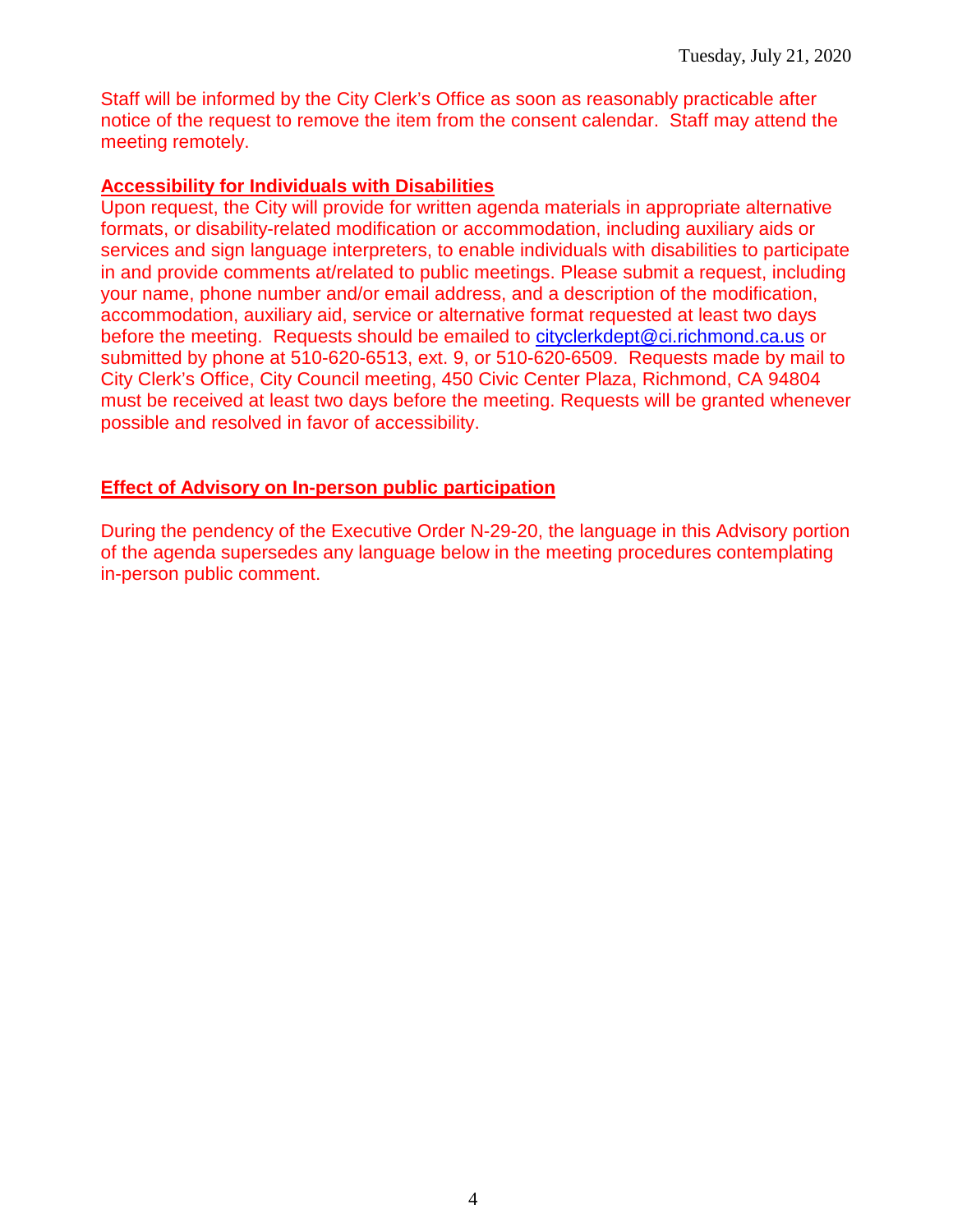# **MEETING PROCEDURES**

The City of Richmond encourages community participation at its City Council meetings and has established procedures that are intended to accommodate public input in a timely and time-sensitive way. As a courtesy to all members of the public who wish to participate in City Council meetings, please observe the following procedures:

**PUBLIC COMMENT ON AGENDA ITEMS:** Anyone who desires to address the City Council on items appearing on the agenda must complete and file a pink speaker's card with the City Clerk **prior** to the City Council's consideration of the item. Once the City Clerk has announced the item, no person shall be permitted to speak on the item other than those persons who have submitted their names to the City Clerk. Your name will be called when the item is announced for discussion. **Each speaker will be allowed up to TWO (2) MINUTES to address the City Council on NON-PUBLIC HEARING items listed on the agenda. Speakers are allowed up to THREE (3) minutes on PUBLIC HEARING items.**

**OPEN FORUM FOR PUBLIC COMMENT:** Individuals who would like to address the City Council on matters not listed on the agenda or on items remaining on the consent calendar may do so under Open Forum. All speakers must complete and file a pink speaker's card with the City Clerk **prior** to the commencement of Open Forum. The amount of time allotted to individual speakers shall be determined based on the number of persons requesting to speak during this item. **The time allocation for each speaker will be as follows:** 15 or fewer speakers, a maximum of 2 minutes; 16 to 24 speakers, a maximum of 1 and one-half minutes; and 25 or more speakers, a maximum of 1 minute.

#### **SPEAKERS ARE REQUESTED TO OCCUPY THE RESERVED SEATS IN THE FRONT ROW BEHIND THE SPEAKER'S PODIUM AS THEIR NAME IS ANNOUNCED BY THE CITY CLERK.**

**CONSENT CALENDAR:** Consent Calendar items are considered routine and will be enacted, approved or adopted by one motion unless a request for removal for discussion or explanation is received from the audience or the City Council. A member of the audience requesting to remove an item from the consent calendar that is sponsored by City staff must first complete a speaker's card and discuss the item with a City staff person who has knowledge of the subject material **prior** to filing the card with the City Clerk and **prior** to the City Council's consideration of Agenda Review. Councilmembers who request to remove an item from the consent calendar must do so during Agenda Review. An item removed from the Consent Calendar may be placed anywhere on the agenda following the City Council's agenda review.

**CONDUCT AT MEETINGS:** Richmond City Council meetings are limited public forums during which the City strives to provide an open, safe atmosphere and promote robust public debate. Members of the public, however, must comply with state law, as well as the City's laws and procedures and may not actually disrupt the orderly conduct of these meetings. The public, for example, may not shout or use amplifying devices, must submit comment cards and speak during their allotted time, may not create a physical disturbance, may not speak on matters unrelated to issues within the jurisdiction of the City Council or the agenda item at hand, and may not cause immediate threats to public safety.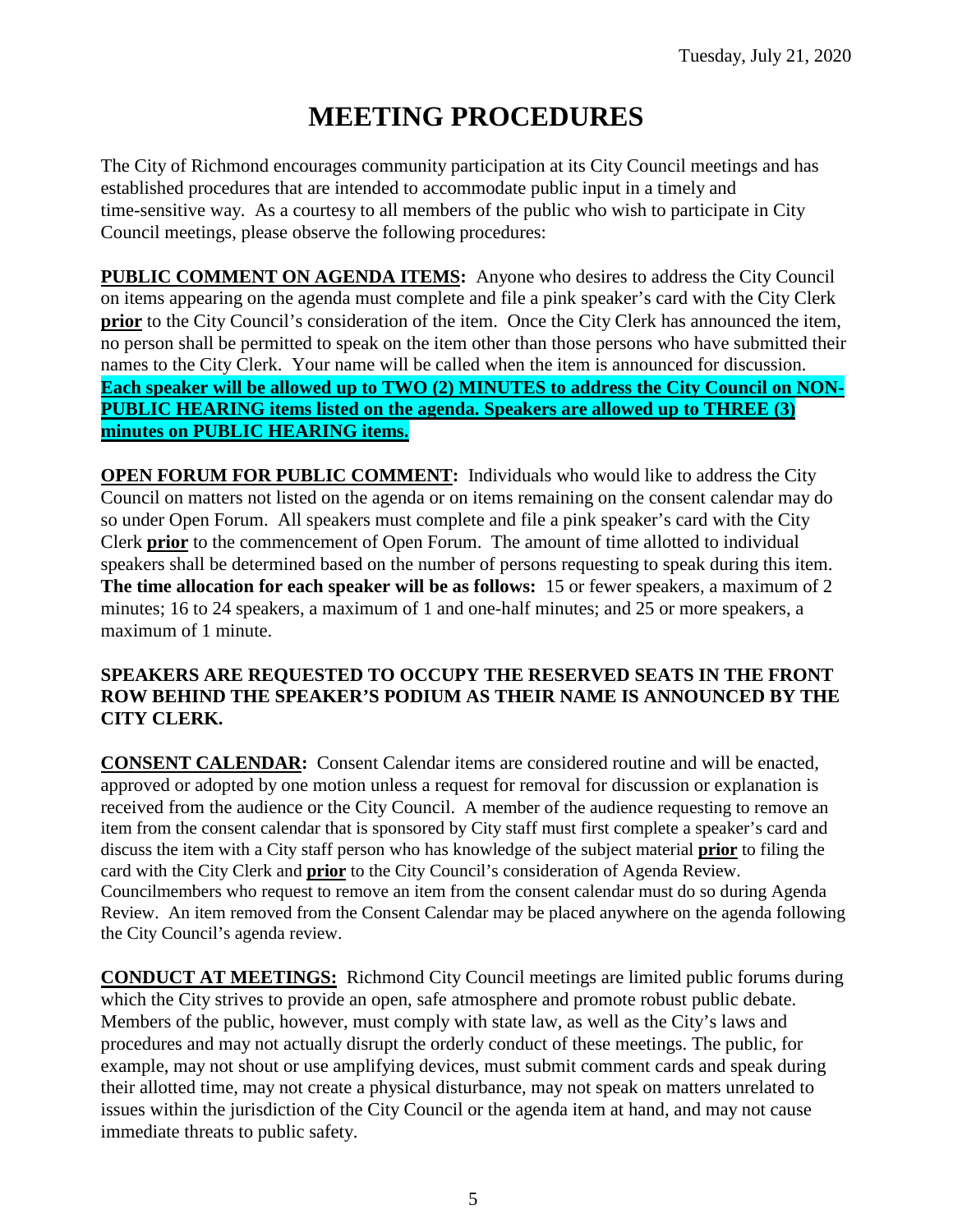**CITY HARASSMENT POLICY:** The City invites public comment and critique about its operations, including comment about the performance of its public officials and employees, at the public meetings of the City Council and boards and commissions. However, discriminatory or harassing comments about or in the presence of City employees, even comments by third parties, may create a hostile work environment, if severe or pervasive. The City prohibits harassment against an applicant, employee, or contractor on the basis of race, religious creed, color, national origin, ancestry, physical disability, medical condition, mental disability, marital status, sex (including pregnancy, childbirth, and related medical conditions), sexual orientation, gender identity, age or veteran status, or any other characteristic protected by federal, state or local law. In order to acknowledge the public's right to comment on City operations at public meetings, which could include comments that violate the City's harassment policy if such comments do not cause an actual disruption under the Council Rules and Procedures, while taking reasonable steps to protect City employees from discrimination and harassment, City Boards and Commissions shall adhere to the following procedures. If any person makes a harassing remark at a public meeting that violates the above City policy prohibiting harassment, the presiding officer of the meeting may, at the conclusion of the speaker's remarks and allotted time: (a) remind the public that the City's Policy Regarding Harassment of its Employees is contained in the written posted agenda; and (b) state that comments in violation of City policy are not condoned by the City and will play no role in City decisions. If any person makes a harassing remark at a public meeting that violates the above City policy, any City employee in the room who is offended by remarks violating the City's policy is excused from attendance at the meeting. No City employee is compelled to remain in attendance where it appears likely that speakers will make further harassing comments. If an employee leaves a City meeting for this reason, the presiding officer may send a designee to notify any offended employee who has left the meeting when those comments are likely concluded so that the employee may return to the meeting. The presiding officer may remind an employee or any council or board or commission member that he or she may leave the meeting if a remark violating the City's harassment policy is made. These procedures supplement the Council Rules and Procedures relating to disruption of orderly conduct at Council meetings.

Any law enforcement officer on duty or whose service is commanded by the presiding officer shall be Sergeant-at-Arms of the Council meetings. He/she, or they, shall carry out all orders and instructions given by the presiding officer for the purpose of maintaining order and decorum at the Council meetings (City Council Rules of Procedure and Order Section III F, RMC Section 2.12.030).

**\*\*\*\*\*\*\*\*\*\*\*\*\*\*\*\*\*\*\*\*\*\*\*\*\*\*\*\*\*\*\*\*\*\*\*\*\*\*\*\*\*\*\*\*\*\*\*\*\*\*\*\*\*\*\*\*\*\***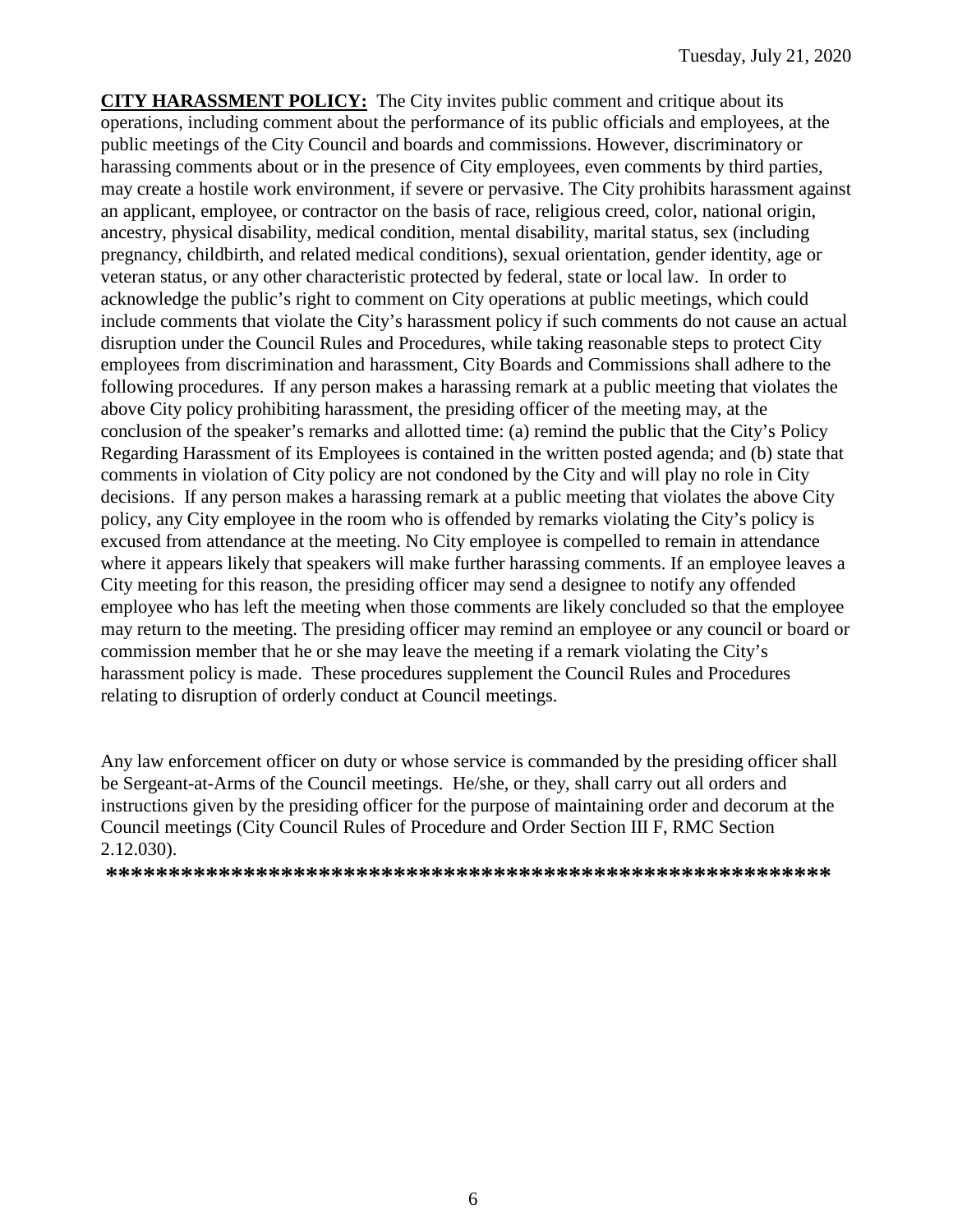### **OPEN SESSION TO HEAR PUBLIC COMMENT BEFORE CLOSED SESSION**

4:00 p.m.

#### **A. ROLL CALL**

#### **B. PUBLIC COMMENT BEFORE CLOSED SESSION**

#### **C. ADJOURN TO CLOSED SESSION**

### **CLOSED SESSION**

Shimada Room of the Community Services Building

#### **CITY COUNCIL**

CONFERENCE WITH REAL PROPERTY NEGOTIATOR (Government Code Section 54956.8):

Property: Pt Molate Agency negotiators: Laura Snideman Negotiating parties: Winehaven Legacy LLC (SunCal) Under negotiations: price and terms of payment

CONFERENCE WITH LEGAL COUNSEL - EXISTING LITIGATION (paragraph (1) of Subdivision [d] of Government Code Section 54956.9):

San Francisco Baykeeper and West County Toxics Coalition v. City of Richmond

CONFERENCE WITH LEGAL COUNSEL - ANTICIPATED LITIGATION (initiation of litigation pursuant to paragraph (4) of Subdivision (d) of Government Code Section 54956.9):

One Case

PUBLIC EMPLOYEE APPOINTMENT (Government Code Section 54957.6):

Title: City Attorney

CONFERENCE WITH LABOR NEGOTIATORS (Government Code Section 54957.6):

Agency Representatives: Jack Hughes Employee organizations:

- 1. SEIU Local 1021 Full Time Unit
- 2. SEIU Local 1021 Part Time Unit
- 3. IFPTE Local 21 Mid-Level Management Unit
- 4. IFPTE Local 21 Executive Management Unit
- 5. Richmond Police Officers Association RPOA
- 6. Richmond Police Management Association RPMA
- 7. IAFF Local 188
- 8. Richmond Fire Management Association RFMA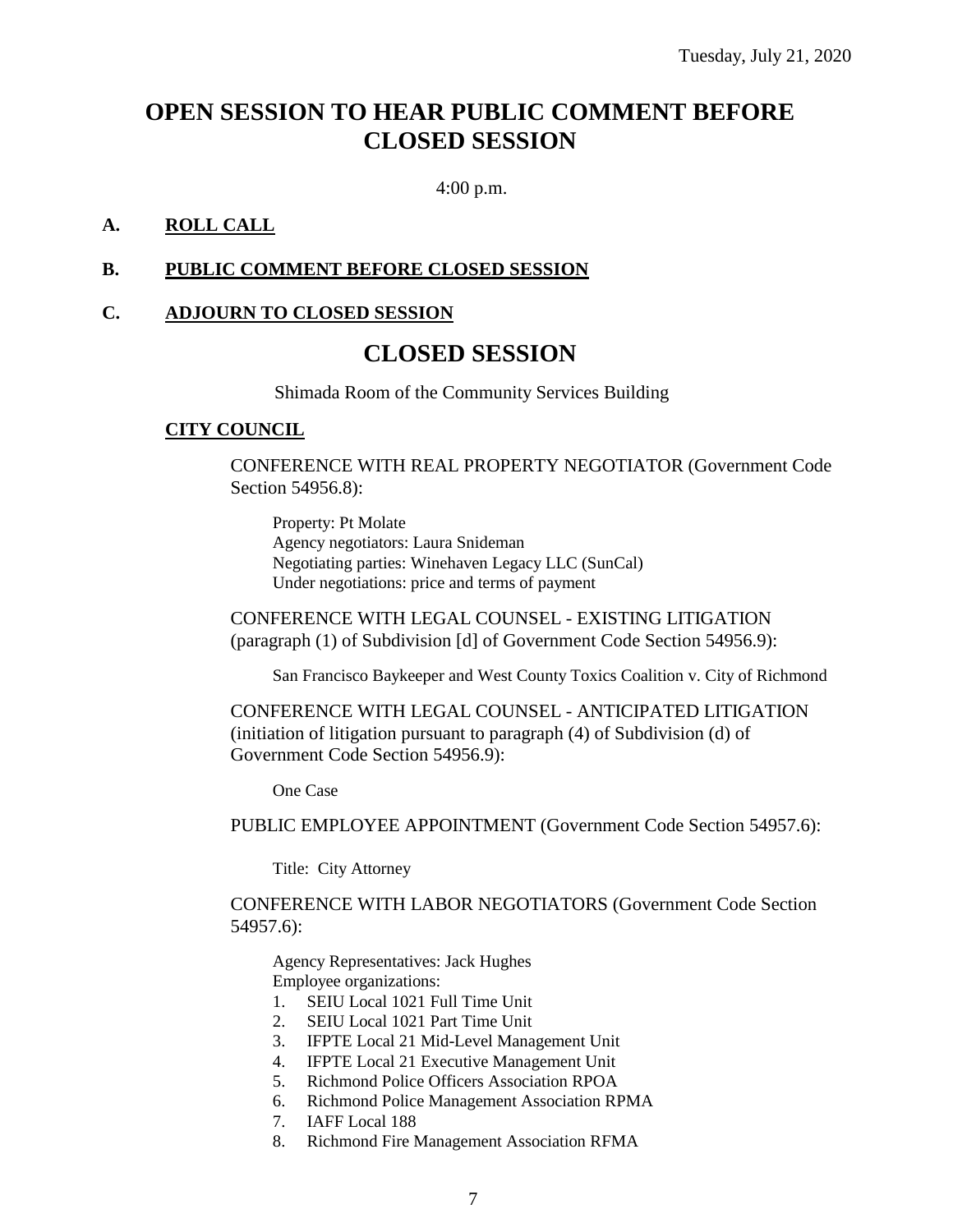## **REGULAR MEETING OF THE RICHMOND CITY COUNCIL**

6:30 p.m.

#### **A. ROLL CALL**

- **B. STATEMENT OF CONFLICT OF INTEREST**
- **C. AGENDA REVIEW**

#### **D. REPORT FROM THE CITY ATTORNEY OF FINAL DECISIONS MADE DURING CLOSED SESSION**

**E. REPORT FROM THE CITY MANAGER**

#### **F. OPEN FORUM FOR PUBLIC COMMENT**

#### **G. CITY COUNCIL CONSENT CALENDAR**

- **G-1.** APPROVE a recommendation from the City Council Ad Hoc Committee to award \$30,000 in FY 2020-21 Environmental Community Investment Agreement (ECIA) Grant funds (Category 3 - City Council Approved Award) to three (3) Richmond-serving non-profit organizations and AUTHORIZE the City Manager to negotiate and execute Grant Service Agreements with approved grantees - City Manager's Office (LaShonda White 620-6512).
- **G-2.** APPROVE funding for a month to month lease with North Richmond Properties, Inc. for both trailers and to continue leasing space to store containers and landscaping equipment, in an amount not to exceed \$29,700 - Public Works Department (Yader A. Bermudez 774-6300).
- **G-3.** APPROVE a two-year contract with All Star Glass, Inc., in an amount not to exceed \$15,000 per fiscal year, plus two one-year extension options - Public Works Department (Yader A. Bermudez 774-6300).
- **G-4.** APPROVE the cost to outfit the two newly purchased fire apparatus-pumpers from Hi-Tech in an amount not to exceed \$17,252.68 and APPROPRIATE the budget from the Equipment Services fund balance - Public Works Department (Yader A. Bermudez 774-6300).
- **G-5.** APPROVE a contract with Wadsworth Glass Inc. to supply window supplies and services for City buildings on an as-needed basis in an amount not to exceed \$100,000 over a three-year period, with an option to extend two years - Public Works Department (Yader A. Bermudez 774-6300).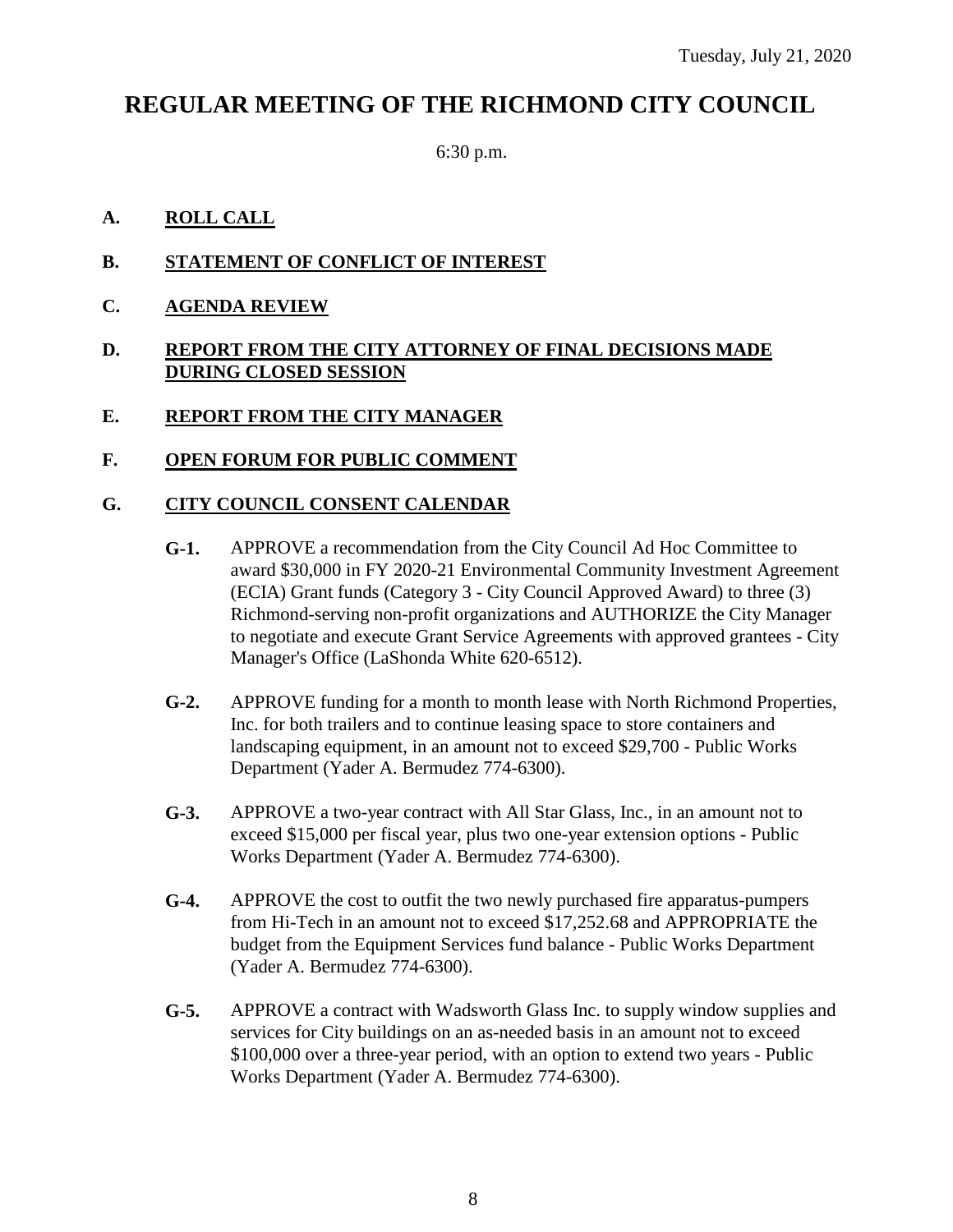- **G-6.** APPROVE an appointment to the Workforce Development Board; APPOINT John Short, re-appointment, seat #21, business representative, term expiration date March 1, 2024 - Office of the Mayor (Mayor Tom Butt).
- **G-7.** APPROVE appointments to the Planning Commission: APPOINT Nancy Baer re-appointment, seat #1, term expiration date June 30, 2022; Jen Loy reappointment, seat #2, term expiration date June 30, 2022; Michael Huang reappointment, seat #5, term expiration date June 30, 2022 - Office of the Mayor (Mayor Tom Butt).
- **G-8.** APPROVE an appointment to the Youth Council: APPOINT Jocelyn Khansouvong, appointment, seat #3, term expiration date October 1, 2020 - Office of the Mayor (Mayor Tom Butt).
- **G-9.** APPROVE an appointment to the Commission on Aging: APPOINT Timothy Walker, re-appointment, seat #10, term expiration date May 19, 2024 - Office of the Mayor (Mayor Tom Butt).
- **G-10.** APPROVE an appointment to the Citizens Police Review Commission; APPOINT Joseph Schlemmer, new appointment, seat #5, filing an unexpired term with an expiration date November 1, 2021 - Office of the Mayor (Mayor Tom Butt).
- **G-11.** ADOPT an ordinance (second reading) establishing certain fees for the proposed Master Fee Schedule and after the second reading of the ordinance, ADOPT a resolution setting the dollar amount for the new fees and adjusting the dollar amount for current fees - Finance Department (Belinda Brown/Antonio Banuelos 620-6741).
- **G-12.** APPROVE the City Manager's response to Grand Jury Report No. 2004 entitled, "Police Department Staffing," and submittal to the 2019-2020 Contra Costa County Civil Grand Jury - City Manager's Office (Laura Snideman 620-6512).
- **G-13.** APPROVE the City Manager's response to Grand Jury Report No. 2007 entitled "Wildfire Preparedness in Contra Costa County", and submittal of the response to the 2019-2020 Contra Costa County Civil Grand Jury - City Manager's Office (Laura Snideman 620-6512).
- **G-14.** APPROVE a First Amendment to the contract with the Local Government Commission for one (1) AmeriCorps CivicSpark fellow to support citywide greenhouse gas (GHG) reduction and climate action efforts increasing the amount of the contract by \$32,000, for a total contract amount not to exceed \$58,000 funded by the ECIA CAP budget - City Manager's Office (Shasa Curl/Samantha Carr 620-6512).

.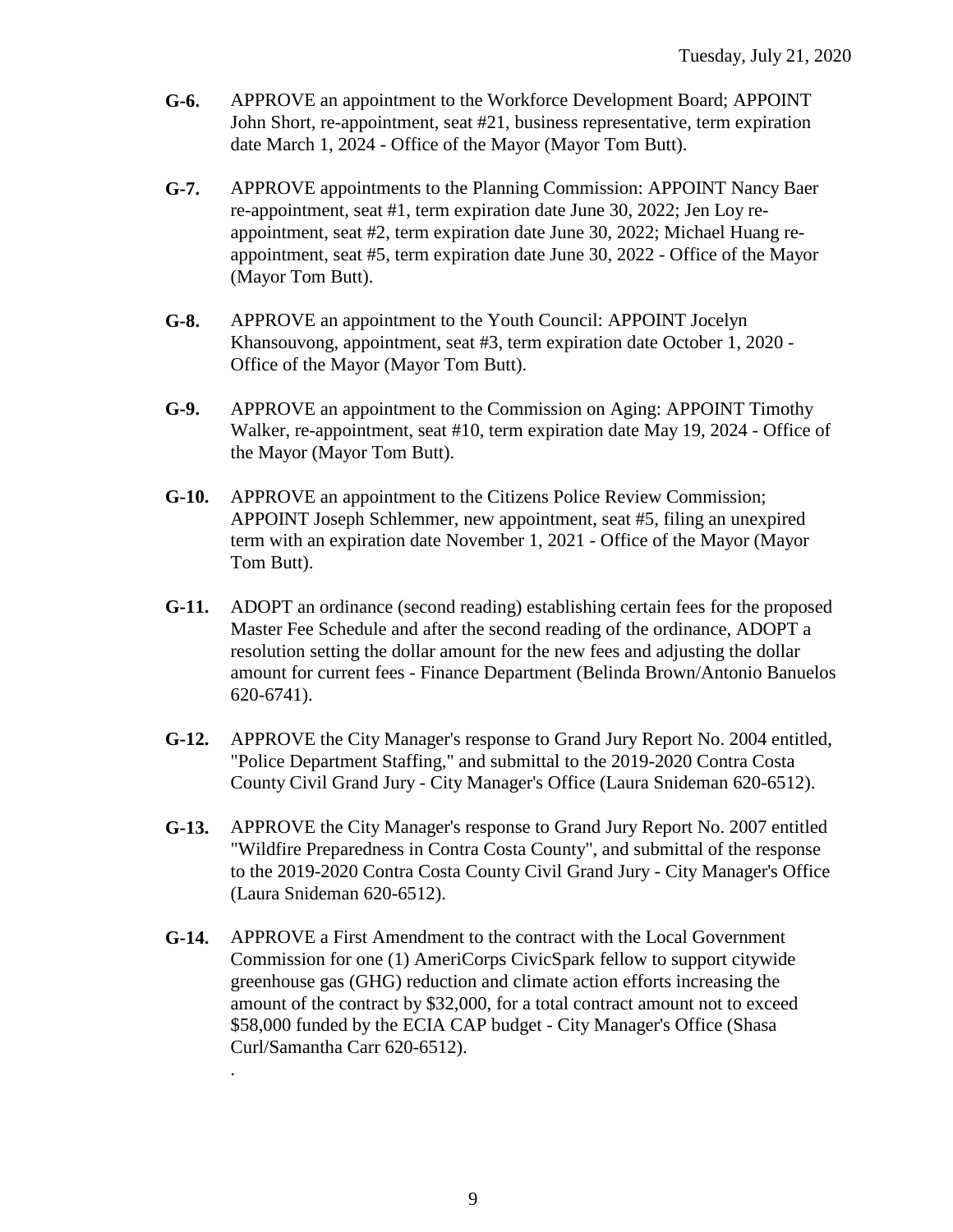- **G-15.** APPROVE amendment No. 5 to the Joint Powers Agreement between the City of Richmond and the West County Wastewater District as members of the West County Agency, which authorizes a contract with Carollo Engineers, Inc. for the design and construction of the Sodium Bisulfite facilities located at the Richmond Wastewater Treatment Plant in an amount not to exceed \$4,900,000 (which includes a 10% cost contingency), for which the City's obligations would be 65% or \$3,185,000 and West County Wastewater District's obligations would be 35% or \$1,715,000, and ADOPT a resolution to ratify the budget for the West County Agency for Fiscal Year 2020-21 and to approve the City of Richmond's contributions as specified herein - Public Works Department (Yader A Bermudez 774-6300/Mary Phelps 621-1269).
- **G-16.** APPROVE the minutes of the June 16, and 23, 2020, and July 7, 2020, Regular City Council Meetings and June 30, 2020 and July 2, 2020, Special City Council Meetings - City Clerk's Office (Pamela Christian 620-6513).
- **G-17.** DESIGNATE Mayor Tom Butt as voting delegate and Vice Mayor Nathaniel Bates as an alternate to represent the City of Richmond at the Annual Business Meeting of the League of California Cities' 2020 Annual Conference, to be held at the Convention Center in Long Beach, Wednesday, October 7 through Friday, October 9, 2020 - City Clerk's Office (Pamela Christian 620-6513).

### **H. RESOLUTIONS**

**H-1.** ADOPT a resolution ratifying the Director of Emergency Service's Fourth Supplemental Order by extending timelines for certain eviction issues related to COVID-19 until the City Council takes action to extend the Order to a date certain, or, in the alternative, decline to ratify and extend the Order, thereby terminating the Order and allowing County Order (Ordinance No. 2020-20) to apply in its entirety to the City of Richmond - Community Development Department (Lina Velasco 620-6706).

### **I. COUNCIL AS A WHOLE**

**I-1.** REVIEW and PROVIDE direction on the draft resolution for the November 3, 2020, ballot which would amend the City's business tax rate structure to authorize the City to tax businesses based on a range from 0.075% to 1.395% of gross receipts instead of charging based on the number of employees. The new methodology would charge the highest rates on businesses with the most gross revenue, with exemptions for small businesses with gross receipts under \$250,000, and is estimated to generate \$4.9 million in additional revenue until ended by voters. Based on City Council's feedback, staff will return with the final proposed ballot measure on the July 28, 2020, City Council meeting - Finance Department (LaShonda White/Belinda Brown/Antonio Banuelos 620-6741).